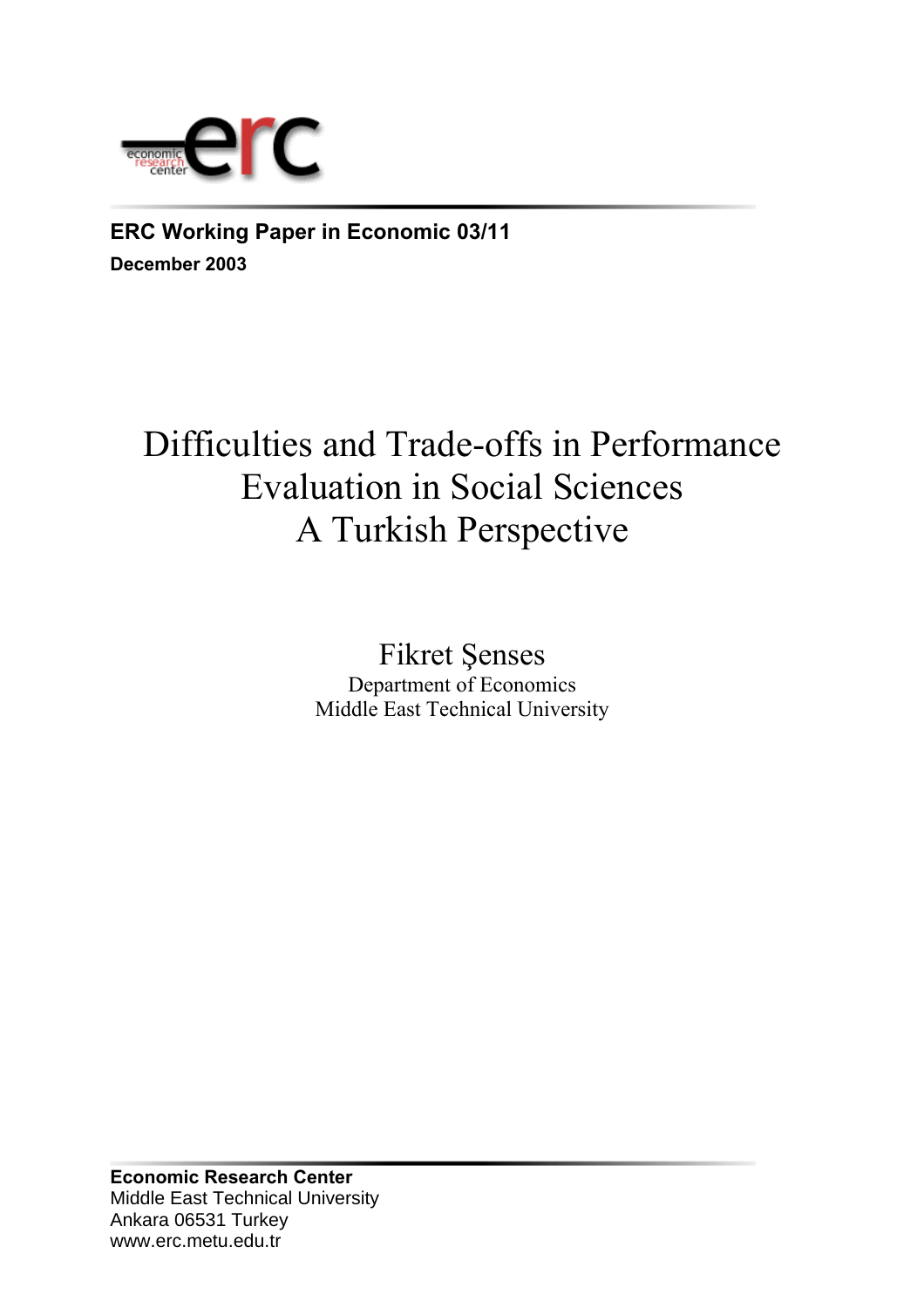### DIFFICULTIES AND TRADE-OFFS IN PERFORMANCE EVALUATION IN SOCIAL SCIENCES - A TURKISH PERSPECTIVE

## **FİKRET ŞENSES<sup>1</sup>**

DEPARTMENT OF ECONOMICS MIDDLE EAST TECHNICAL UNIVERSITY

#### 1) INTRODUCTION

Increasing the performance of academic institutions and their staff has in recent years emerged as an important objective of university administrations not only in Europe and the United States but also in some developing countries such as Turkey. The emphasis on performance has been guided primarily by increased importance attached to the efficiency of resources allocated to higher education by central governments. It can also be linked to the emergence of the market-oriented university which is required to adhere to strict performance criteria for access to its already reduced share of public funds. In this interpretation, the emphasis on performance evaluation is considered as a part and parcel of the neoliberal approach to institutions of higher education and serves the purpose of managing and controlling their activities<sup>2</sup>.

Research output of academic staff has headed the list of criteria used for evaluating performance. To increase the research output of their academic staff, universities have begun to offer a set of incentives, including the reduction of course load and provision of a variety of pecuniary incentives, such as support to facilitate conference participation.<sup>3</sup> Likewise, in some countries the allocation of research funds among different universities and within various departments of the same university is based on research performance of academic staff as measured by the number of publications weighted according to where the publication is made.<sup>4</sup> A similar criterion is used in the ranking of universities in the United States by various organizations. This ranking is taken as an indication of the quality of these institutions, most notably by applicants for graduate study. The fact that there exists a transfer market for academics with quality publications, not too different from the one for successful sportsmen, is an indication of how seriously universities take their ranking. In Europe, too, the past two decades have witnessed most countries engaging themselves with a similar endeavor with the United Kingdom perhaps going further than others in this direction.

In Turkey, the past decade or so has seen an increasing quality consciousness by universities most notably by those in which tuition is in English. The increased emphasis on quality has been accompanied by the adoption of various assessment schemes by these universities which have invariably attached top priority to the research and publication

<sup>&</sup>lt;sup>1</sup> This paper was inspired by the workshop on the Evaluation of the Performance in Social Sciences held at the Middle East Technical University in Ankara on 26-27 June 2003 in whiich I participated as a session chair and commentator. I thank Prof. İlhan Tekeli with whom I had a chance to discuss the issues involved on this and other occasions for encouraging me to write this paper. 2

See Fish (2003) for an elaboration of this view.

<sup>&</sup>lt;sup>3</sup> See Laband and Tollison (2003: 161-62).

<sup>&</sup>lt;sup>4</sup> For the use of academic performance criteria in the allocation of research funds in Australia, for example, see Butler (2003:150).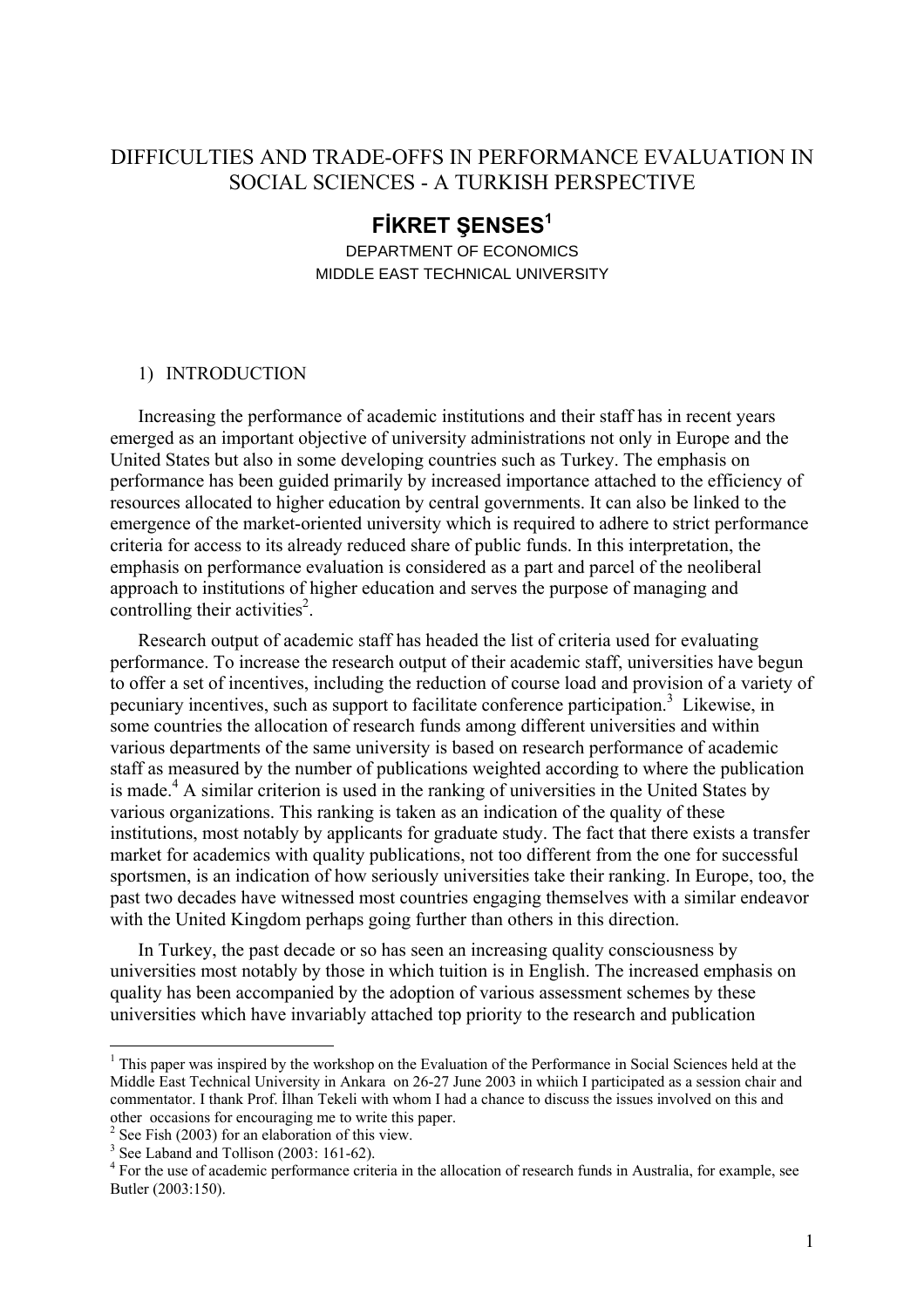performance of their academic staff. Two closely interrelated factors have played a major role in this process. First, in order to increase their national and international standing universities have sought accreditation by an international body. The second factor has been the imposition of stricter criteria for academic appointments and promotions.

Although there has been a broad agreement on the objective of a more efficient utilization of resources, the selection of criteria for performance evaluation has emerged as a highly controversial subject. The controversy has so far been dominated by several key issues. Should research output preserve its dominant status on the list of evaluation criteria? If so, what should be the instruments of evaluating research output? What are the main difficulties and trade-offs involved when developing countries adopt the performance criteria of developed countries? Is research output published in a journal with international acclaim inherently and necessarily more valuable than its domestic counterparts?<sup>5</sup> Should performance evaluation criteria be somewhat different in developing countries such as Turkey?

The main objective of this study is to briefly examine the process of performance evaluation in social sciences in Turkey from an international perspective and pinpoint the main difficulties and trade-offs involved in this process and suggest new ways of thinking to overcome them. Our discussion will be confined to social science research and publications by universities which in any event account for the bulk of these activities. Evaluation in social sciences can generally be conducted at the institutional, project and personal levels. While also touching upon the others, our emphasis will be on evaluation at the level of the individual researcher. We shall lean heavily on cases drawn from the field of economics and the Middle East Technical University with which we are more familiar.

The plan of paper is as follows. After this introduction, in Section 2 of the study we examine the pattern of evaluation in Turkey against the background of cases in other countries. This is followed in Section 3 by a critical evaluation of the performance criteria used in Turkey and draw attention to the difficulties and trade-offs involved. Finally, Section 4 is devoted to our recommendations, drawn as possible solutions to the problems identified in the preceding section.

#### 2) RECENT TRENDS IN EVALUATION PRACTICES- AN OVERVIEW

The discussion on the evaluation of performance should consider the question of whether we should measure performance at all as its starting premise. In the absence of concern of central governments with the efficiency of public resources allocated to higher education and selecting appropriate criteria for academic appointments and promotions much of the arguments for assessing performance would lose their power. For there is more or less an automatic mechanism of assessment in the academic community. Without the painstaking efforts of quantifying performance indicators a simple survey of members of the academic community could easily identify the successful institutions and individual researchers as well as the laggards. The performance of the great social scientists of the past two centuries, for instance, has perhaps never been assessed, but their work is still alive and well.

The increased emphasis on the quality of higher education by governments as well as the users of higher education services has in a number of countries led to a proliferation of various organizations monitoring quality and accrediting the institutions of higher education that pass their test. Although this is done by government organizations in most countries, as

 $5$  See Tekeli (2003 b: 1) on this point.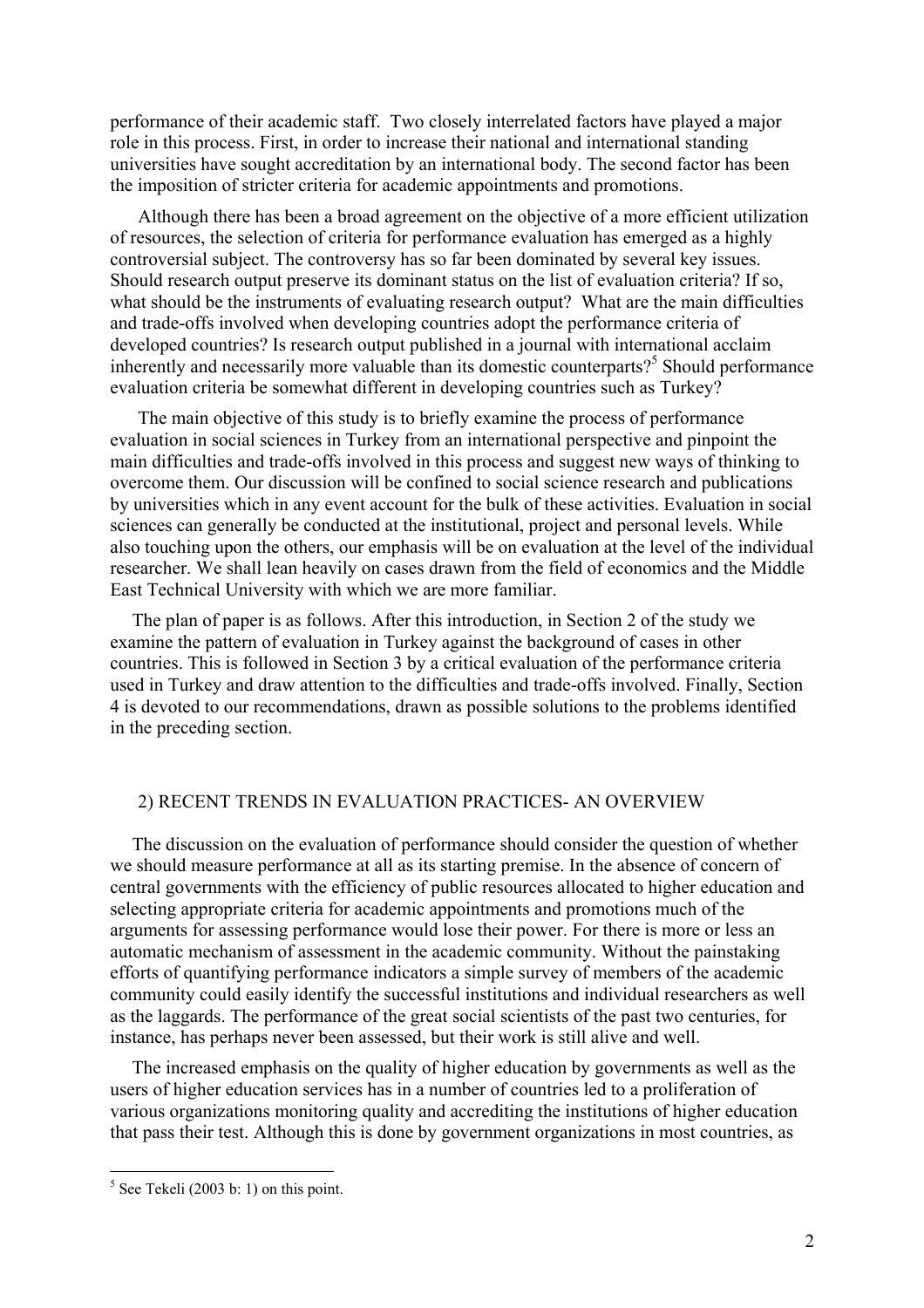many as 19 nongovernmental accrediting organizations are active in the United States monitoring and reviewing the quality of colleges and universities.<sup>6</sup> In the same vein, the emphasis on quality in the European context as encouraged by the Bologna Declaration in 1999 has led to the establishment of the European Network for Quality Assurance in Higher Education (enqa)<sup>7</sup> with a view of increasing co-operation in performance evaluation among European countries.

The growing emphasis on evaluation of performance since the early 1980s has not led to the emergence of a "best practice". Instead, assessment criteria in various countries and the mechanism of implementing them have shown a great deal of variation across countries and over time. In the United Kingdom, for example, in the evaluation of different university departments, main emphasis has been on "publications, research culture and research organization" while in the Netherlands these criteria have been based on "quality, productivity, and relevance and viability". Denmark has, on the other hand, adopted a more qualitative assessment procedure based on information gathered through visits to individual departments.<sup>8</sup> In the Netherlands, the organization and implementation of assessments have been conducted by the Association of Universities while in the United Kingdom and Denmark the Ministry of Education and Ministry of Research have, respectively been in the driver's seat.

In recent years, evaluation processes in Turkey, particularly those pertaining to academic promotions, have increasingly emphasized publications. The Higher Education Council compiles information from all universities on the publication performance of their academic staff, clearly distinguishing between domestic and international publications and publishes the results each year. It implicitly encourages international publications and takes the rise in their number as a strong sign of academic progress.

Rules and regulations guiding the promotion to associate professorship, for instance, which relied on candidates to write a thesis or long paper as well as testing them on their ability to lecture was changed in 1982, with the new rules relying primarily on publication performance to be followed by an oral examination in front of the same jury. The new set of rules introduced in 2000 has reinforced this set of preferences, requiring candidates to accumulate a minimum number of total points from their publications and assigning highest points to international publications.

The Middle East Technical University has strict criteria for academic appointments and promotions which require the candidate to have as a prerequisite a minimum of two international publications for promotion to the rank of associate professor and another two for promotion to full professorship. Some other universities have similar criteria with some actually resorting to international referees for certain appointments which by discarding altogether publications in the Turkish language take the emphasis on international publications to new heights.

The Turkish Academy of Sciences has a scheme which offers pecuniary rewards for international publications such as papers published in SSCI journals and books and chapters in books published by international publishers. There is a long list of journals divided into several categories according to their impact levels with papers published in them rewarded on different scales. More significantly, the annual awards by the Academy of Sciences for

<sup>&</sup>lt;sup>6</sup> These organizations are reviewed by the United States Department of Education or the Council for Higher Education Accredition (CHEA) whose database contains information on 6,500 US institutions of higher education. See http://www.chea.org.

 $\frac{7}{1}$  See http://www.enga.net

<sup>&</sup>lt;sup>8</sup> See Siune (1998: 5).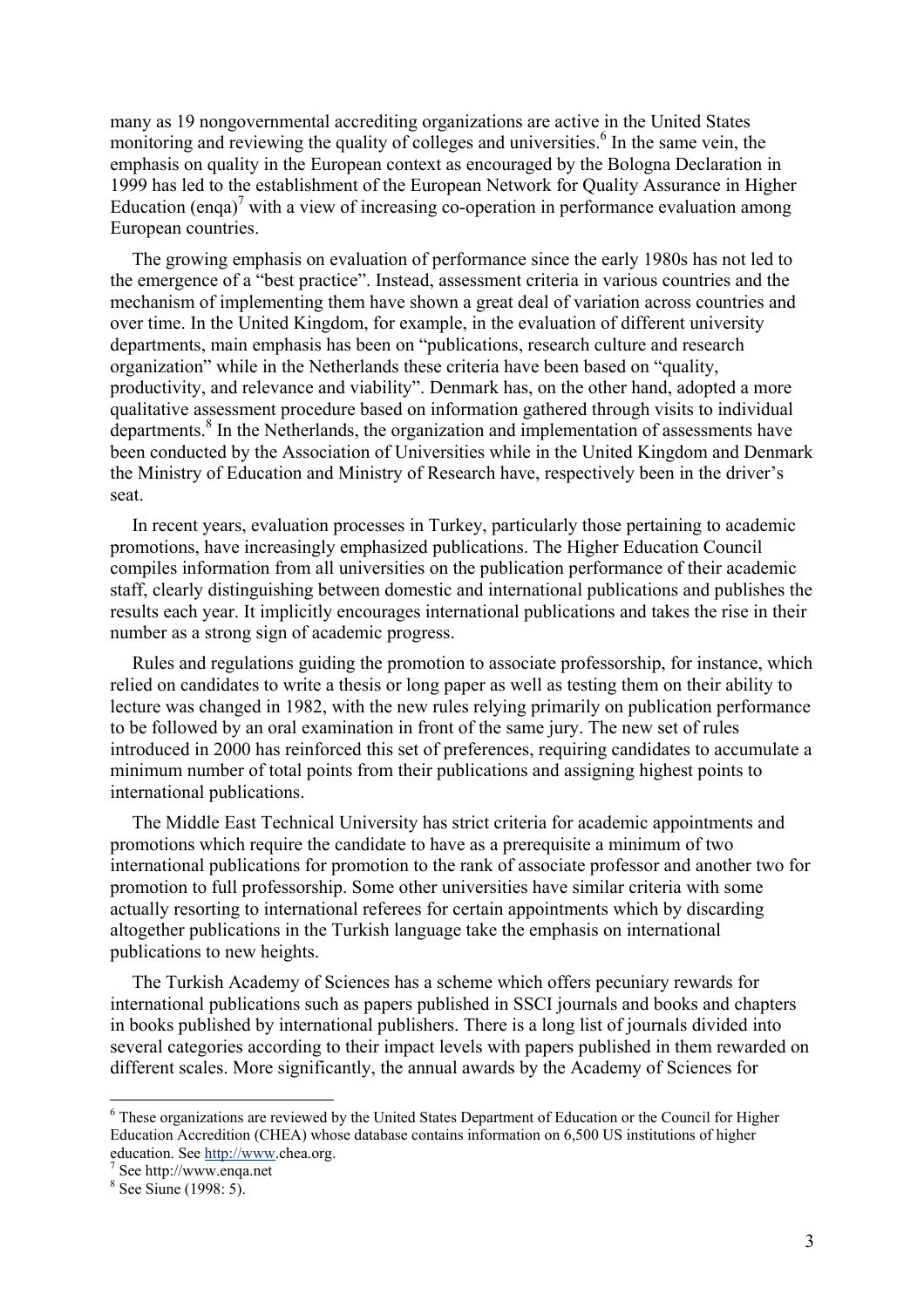contributions to academic community, and academy membership itself are conditional on performance evaluated on the basis of the metric of international publications and citations. The Middle East Technical University along with several other universities also offers pecuniary rewards for such publications. Its criteria for the utilization of subsidized university accommodation for an extended period include academic performance which again reflects heavy emphasis on international publications. In some other universities the reward for international publications takes the form of giving grants for participation in international conferences. In none of these cases mentioned above is there a reward for publications in the Turkish language whatever their quality and overall impact. This emphasis on international publications which has been justified on grounds that it accords with "universal quality criteria" has been challenged by some observers.<sup>9</sup>

#### 3) DIFFICULTIES AND TRADE-OFFS IN EVALUATION

The main difficulties and trade-offs involved in the current evaluation processes can be grouped under several closely interrelated headings.

#### *Neglect of Education*

The first pertinent question that arises in the context of evaluation in social sciences is whether assessments should be based solely or even primarily on research and publication performance. In sharp contrast to the current practice, there is a need, especially in developing countries like Turkey, to consider this performance together with performance in education as integral and mutually reinforcing parts of the same process.

Much of economics that is taught in developing countries, for example, is almost a perfect replica of its counterparts in developed countries, as shaped and dominated by the preferences of the United States. There has been a clear and strong tendency of curricula in the United Kingdom and continental Europe taking their cue from the American universities, especially in the design of their graduate programs. A similar tendency has been observed in Turkey as encouraged by the increase in the number of universities in which tuition is in a foreign language, predominantly English.  $^{10}$  The curricula in these universities in particular have borne such a close similarity with their American counterparts that in some cases even course code numbers and text books are identical. It should therefore be recognized at the outset that social science research does not take place in a vacuum but is instead strongly influenced by the dominant paradigm of the day and the content of education as reflecting the biases of developed countries.

The dominant paradigm in economics has been neoclassical economics, notorious for its neglect of the historical, cultural, and political context within which economic phenomena takes place. Its relevance to real life problems is questionable even in the developed economies let alone the developing ones. As a reflection of the biases of economics education, scientific journals in the field are full of articles purporting to deal with different facets of economic life without even a touch of historical and political analysis and any real effort to cooperate with other social sciences in the form of interdisciplinary studies. Under these circumstances, attempts to introduce political arguments into economic analysis often face the charge from mainstream economists that such arguments are unscientific.

 $9$  See, for example, Senses (1993:180) and Tekeli (2003).

 $^{10}$  For an overview of the main problems of economics education in Turkey see Şenses (1986).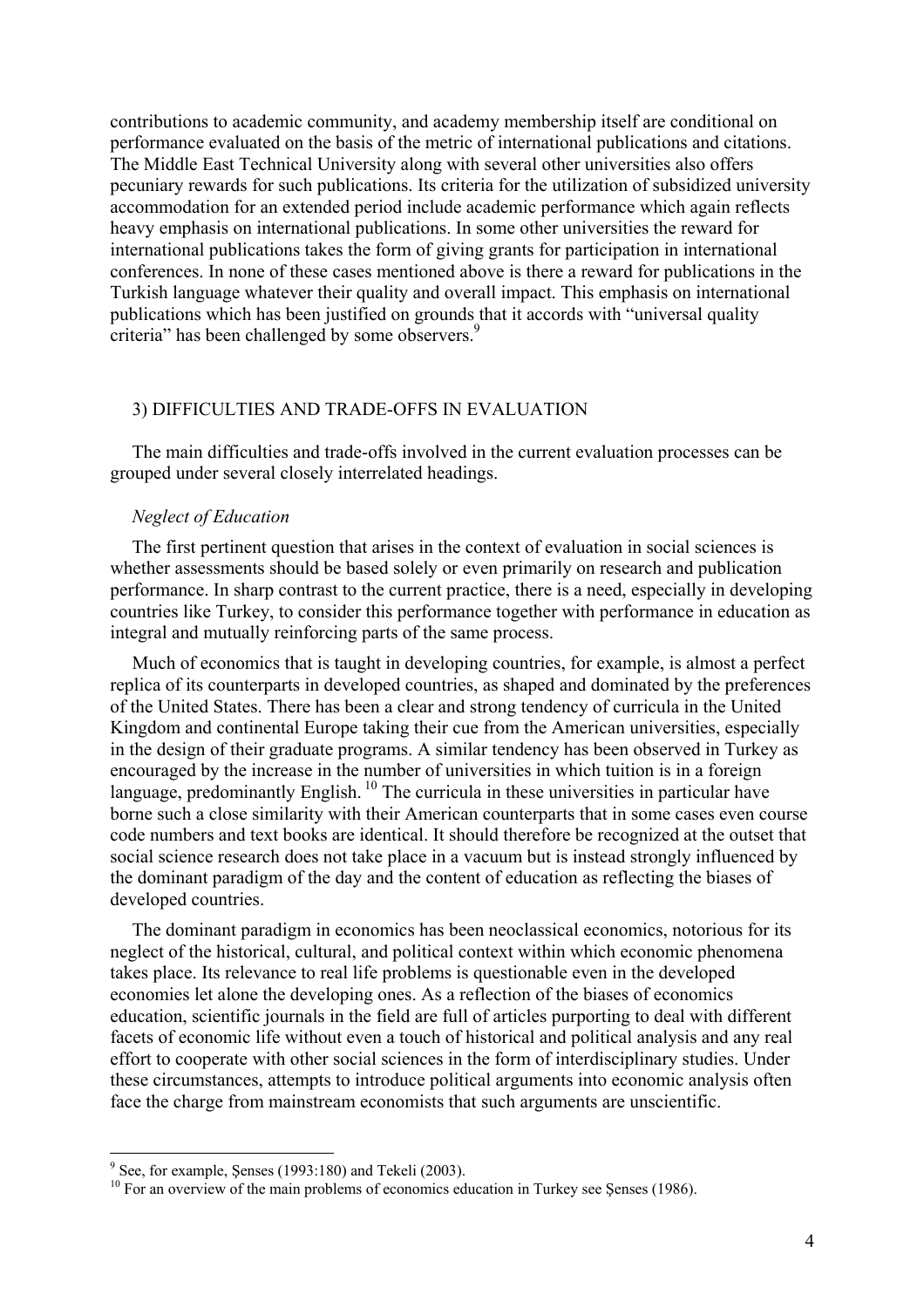The main claims on the time of the university professor come from education and research with a clear and strong trade-off between them. The research-active professor might be well placed to transmit his research effort into teaching and thereby contribute to the quality of education. Given the strong emphasis on research in most evaluation processes, as appropriately summarized in the well-known phrase "publish or perish" however, it is usually the quality of education that suffers. Additional time devoted to research would necessarily mean less time allocated to students' requirements. A research-active professor, especially if he is also an active member of the international conference circuit might increase the ranking of his university by several positions, but this might mean cancelled office hours and rescheduled classes if not missing them altogether. More importantly, this might denigrate education as an unrewarding activity which one does as a matter of routine rather than with a deep sense of duty. Reduced accessibility to students would mean not only less time spent on commenting on their essays, listening to and advising them on their career plans, fewer reference letters written, reduced familiarity with their problems and their talents, and in the final analysis a missed opportunity to act as a role model for young people at a crossroads in their careers. Although the trade-offs involved are clearly substantial, one cannot easily quantify them.

Not all the costs of neglecting education in this way are incurred at the individual level either. From the point of view of the development of a domestic scientific community, it is important not to overlook the fact that recruitment to the academic profession sometimes takes place through the diligence of the dedicated teacher at a surprisingly early stage of the student's education. Teaching is important in giving students research orientation and in attracting their attention to important and socially relevant research spheres, not to mention in developing their research skills. An undergraduate essay properly supervised may lay the foundations of a research paper with wide acclaim with a lag of say ten years.

#### *Problems of Quantitative Assessments*

An evaluation process based entirely or even primarily on research and publication performance with emphasis on numbers is also surrounded by a number of problems, headed by the neglect of quality considerations. The quantification of performance on the basis of preannounced criteria has often been defended on the basis of objectivity. Although this defense can be justifiable in countries like Turkey with a tradition of cronyism this approach is not without loopholes. Even when a set of performance criteria is agreed upon, their implementation may pose difficulties arising basically from efforts of those assessed to get round the rules. When the maximand is the number of publications, papers and books may, for example, be subdivided into separate publications and thus tending to get shorter. In the United Kingdom, it has been observed that the transfer market for successful academic staff with a high publication rate gets livelier just before the beginning of the next round of evaluation as some departments want to boost their standing by such back door tactics.<sup>11</sup> Quantitative criteria are not altogether free from subjective interpretation, either. In the Turkish case for example, candidates for promotion to the rank of associate professorship may find, for example, that the points they have accumulated from their articles in refereed journals vary from one jury member to another as some of the latter may simply not accept the allegedly "refereed" status of a certain journal.<sup>12</sup>

 $11$  See Siune (1998:7).

<sup>&</sup>lt;sup>12</sup> Another example of the difficulty of enforcing predetermined evaluation criteria comes from Belgium where there were cases of academics pretending that they were conducting joint research whereas their real intention was to get the funding designed to increase such research activity. See van Langenhove (1998: 36)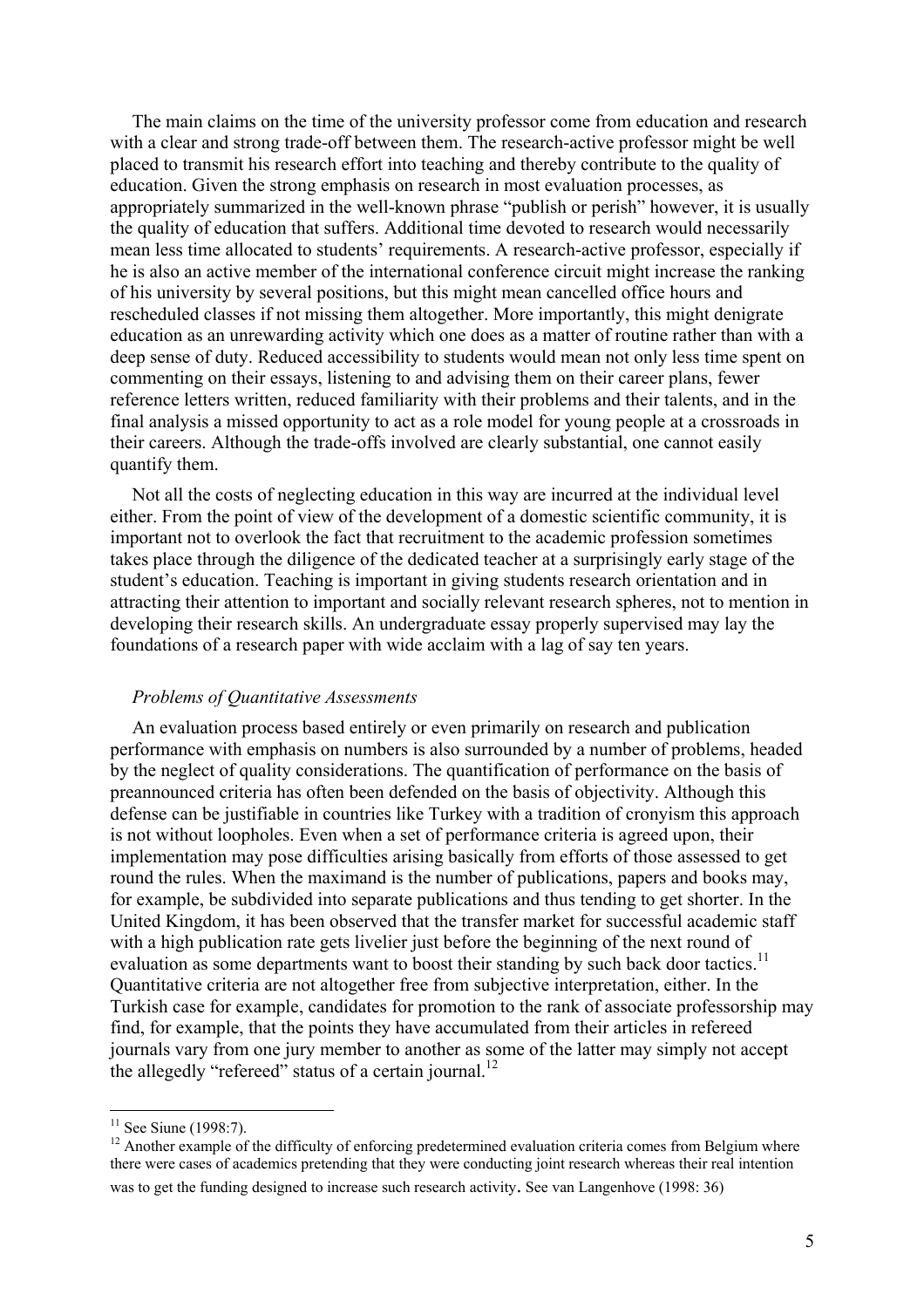Research activity is, by its very nature not very conducive to being confined within the straitjacket of a predetermined set of criteria, especially when they are expressed in terms of sheer numbers. The trade-offs here involve the possibility that such guided research activity may, by pressurizing the researcher to maximize his publications before the next assessment round, remove much of the excitement and surprise element from this activity and may entail loss of originality. Likewise, there is the possibility that his *magnum opus* would be treated at par with other work of much lesser quality and impact. Among lesser problems in this respect is the arbitrariness in accounting for individual contributions in joint research output with the current practice varying from the paper apportioned equally amongst the authors to each author receiving full credit for one whole paper. $^{13}$ 

#### *Problems of Qualitative Assessments*

The problems abound when one goes beyond the quantity of publications to assessing quality which is not an easy task not least because there has been a vast increase in the degree of specialization in all social sciences. Once the problem of finding the right assessors is overcome, there is the problem of assessor prejudices and biases bedeviling an objective assessment.14 Even when the assessor can successfully free himself from the social dimension, it is known that one tends to treat academic work with which one is familiar more leniently than others. Even the age of the assessor may introduce a degree of subjectivity to assessments.<sup>15</sup> When it is a committee of assessors making the evaluation as in the case of assessments pertaining to promotions to the rank of associate professorship in Turkey there is a certain degree of arbitrariness introduced into the system with the quality standards often showing a great deal of variation from one committee to the other.<sup>16</sup>

Another hurdle in this respect pertains to the different perspectives of the assessed and the assessors rendering it difficult to reach a generally accepted set of criteria that survives over a period of say ten years. The assessors are generally inclined to move towards stricter evaluation criteria to such an extent that some of the assessors who have served in committees ruling on promotions to the rank of associate professorship and others in Turkey, for instance, may not fulfill the criteria which they find themselves in a position to enforce. When international assessors are employed these problems are aggravated by the language barrier and the bias against publications in the native language.<sup>17</sup> What complicates the problem further is that the real value of a publication can be understood only after a considerable time lag and/or after it is being used by another researcher.<sup>18</sup>

Problem of assessors is as important as the criteria for assessment. The first problem here stems from the biases and prejudices of assessors and pressures of cronyism on them that may get in the way of objective assessment. On the basis of my experience in this task so far, I can

 $13$  See. Butler (2003:145) on this point. At the Middle East Technical University, each author is credited with 80 percent of the paper.

<sup>&</sup>lt;sup>14</sup> A study in which respondents were asked to rank various journals according to their significance has found that Journal of Economic and Statistical Theory and Journal of Regional Studies and Economic Change were ranked respectively in the top third and bottom third of all journals, although none of the two journals existed in reality. This no doubt was a reflection of respondents' subjectivity in attaching more significance to journals which seemingly had a theoretical and quantitative content. See. Brauninger and Haucap (2003: 178).

<sup>&</sup>lt;sup>15</sup> While German economists over the age of 55 ranked Kyklos fourth among all economics journals, those below the age of 35 ranked it 38th. See Brauninger and Haucap (2003: 189).

<sup>&</sup>lt;sup>16</sup> It seems that this is also a common problem faced in other countries. For example, a study by the National Science Foundation in Denmark has shown that 25% of research proposals moved from the category worthy of support to refusal or vice versa, when proposals were re-refereed. See Hansen (1998: 70).<br><sup>17</sup> See Newton (1998: 17).

<sup>&</sup>lt;sup>18</sup> See Brauninger and Haucap (2003:175).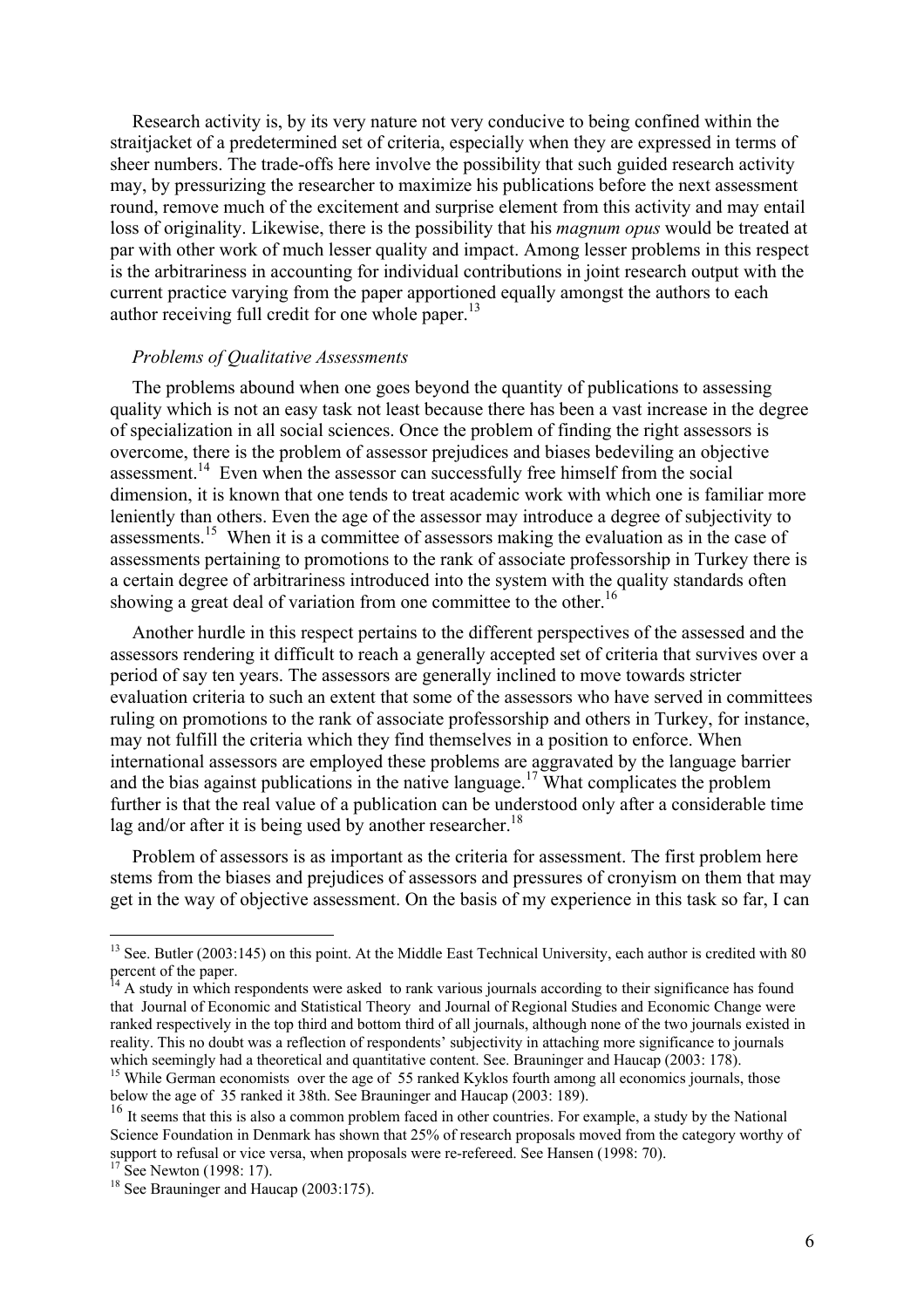only say that this is not an easy problem to overcome. There is also the additional problem of the shear volume of the material to be examined. In the case of promotions to the rank of associate professor in Turkey, for example, each of the five centrally appointed jury members are required to go through independently the dossier of up to five candidates who include all the relevant information about themselves together with a copy of all their publications. The jurors are expected to assess all this and complete their individual reports on each candidate in a period of two months which is no mean task.

There are other trade-offs involved in orienting the evaluation process towards quality. The time spent on reviewing others' work and the burden that this imposes on the time of a professor may be immense. In Turkey, for example, professors are required to review the publications of as many as five candidates seeking promotion to the rank of associate professor. The fact that the same professor is required to review books and referee a large number of papers for academic journals and that such demands are usually bigger for the research active professor may create important trade-offs in terms of lost research output.

#### *Emphasis on International Publications*

 $\overline{a}$ 

In view of the difficulties of objective assessment of quality especially at a time of rapid growth of publications, the trend has been to search for an indicator on which broad agreement can be reached. The indicator selected for this purpose has been books and chapters in books published by reputable publishers in developed countries, and most importantly articles published in journals included in the Social Science Citation Index. Such a selection can be justified on several counts. Internationally reputable publishers are renowned for strict evaluation of proposals and stringent refereeing and editing of books prior to publication. Likewise, the articles published in SSCI journals are usually selected after they pass a strict process of refereeing with stringent requirements. They are expected to have a significant research question and an adequate analytical content with an appropriate methodology and data analysis, and contribute to the state of knowledge in the field, properties which some of the non-SSCI and native journals may lack. Emphasis on international publications with high academic standards may, by increasing the aspirations of developing country researchers be instrumental in raising the quality of their work. International publications may also increase the interaction of domestic researchers with the international academic community which may lead to fruitful cooperation.

These positive contributions of an evaluation process based on international publications notwithstanding, there are a number of difficulties and trade-offs which need to be emphasized.

First, international publications have been increasingly associated with books and articles published in the English language predominantly in the United Kingdom and the United States. This is especially so with articles published in SSCI journals which probably have an even stronger Anglo-American bias. Journals published in developing countries, including Turkey<sup>19</sup> are on the whole not covered by this index. In view of the parochial structure of SSCI, one must guard against ascribing articles published within this framework "universal" status. Another fundamental problem in this respect is associated with the fact that the sharp increase in the number of scientific journals in social sciences has not been accompanied by a corresponding increase in their impact as measured by the number of citations articles

<sup>&</sup>lt;sup>19</sup> Only two Turkish journals have been covered by this index during the 1973-99 period. These are the Turkish Journal of Pediatrics and Türk Psikoloji Dergisi (Turkish Journal of Psychology) (included in 1994). See Yurtsever et al ( 2001).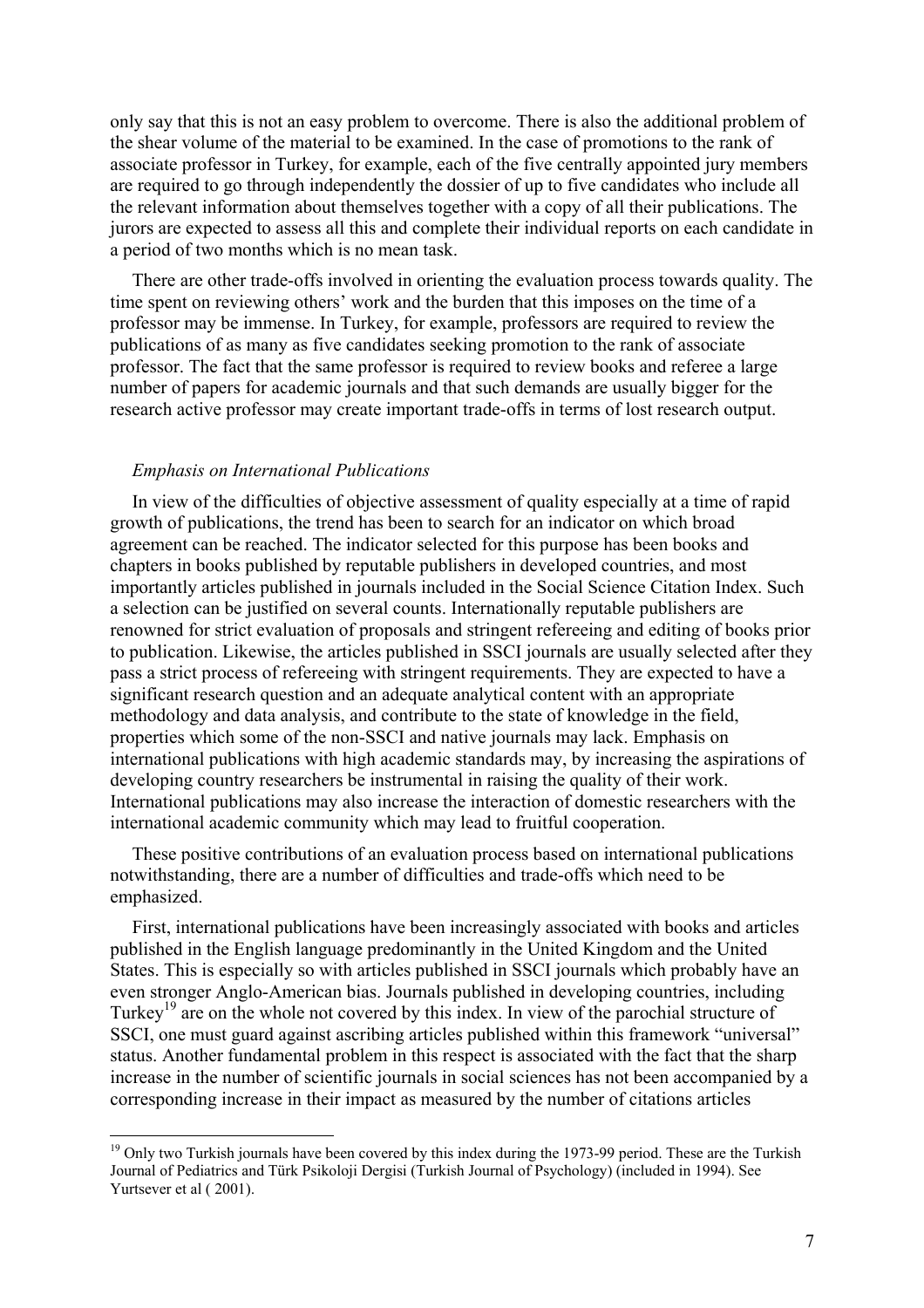published in these journals receive. 20 In the field of economics, too the proliferation of academic publications has failed to create the expected impact. For example, the sharp increase in the number of scientific journals was accompanied by a large number of published articles not receiving any citations. Of all the economics articles published in SSCI journals in 1996, 26 percent received no citations during the five years after their publication, a massive 85 percent received ten or fewer citations.<sup>21</sup> One suspects that the pressure on academics to publish has led to an overgrowth of publications beyond what can be justified by social need and social value considerations.<sup>22</sup> It seems that putting primary emphasis on academic research output on efficiency grounds has paradoxically led to inefficiency through overproduction. A similar trend can also be observed in Turkey where the emphasis on publications in academic appointments and promotions has led to a proliferation of journals, published by various universities, foundations, and financial institutions with obscure review criteria for papers submitted for publication. The dire approach of taking the number of international publications as the maximand in evaluation processes is likely to have delayed the development of scientific journals of high quality at home.

Second, emphasis on international publications carries with it the potential risk of diverting domestic research effort away from local concerns and indigenous research agendas. Admittedly, defining what is local and relevant research has become increasingly more difficult. Does it, for example, refer to one's own community, province, region, country or the region or the continent in which one's country is located?<sup>23</sup> Drawing the line between these categories has become rather blurred especially during the past two decades of rapid globalization. It is also possible that an international publication may be more responsive to and reflect a deeper understanding of local issues than some of its domestic counterparts. These difficulties notwithstanding, some broad agreement can still be reached on what is local, especially from the perspective of developing countries. Not only do these countries face some common problems, each has special problems of its own which may provide the basis of socially relevant local academic research. Such a reorientation may be necessary as a safeguard against the risk of such pressing issues being eclipsed by an overemphasis on international publications. We may, therefore, expect social science research to be focused more on domestically relevant issues with its impact confined again mostly within the domestic sphere.<sup>24</sup> It is precisely at this point that giving precedence to international publications in evaluation processes may cause the most serious difficulties and trade-offs.

The risk of the emphasis on international publications diverting research effort away from local concerns is highest for research projects financed by foreign foundations, foreign research institutions and international bodies with multi-billion-dollar research budgets, creating unfair competition for their domestic counterparts with meager resources. The institution that provides the funding of the research project determines in the first place the research topic which more often than not reflects its own priorities and preferences. The influence of the financing institution may in some cases extend well beyond the research subject into the sphere of the formulation of specific research questions, and the design,

 $^{20}$  For example, despite the fact that Australia's share in the total number of articles in SSCI journals in economics has increased by 25%, its ranking in terms of the impact of these publications among 11 OECD countries has declined from sixth to tenth. See Butler (2003: 143).<br><sup>21</sup> See Laband and Tollison (2003: 162-64).

<sup>&</sup>lt;sup>22</sup> See Laband and Tollison (2003: 165).

<sup>&</sup>lt;sup>23</sup> I owe this point basically to a comment made by Prof. Ahmet Acar at the workshop by which this paper was inspired.

<sup>&</sup>lt;sup>24</sup> See Tekeli (2003b:7) for an elaboration of this point.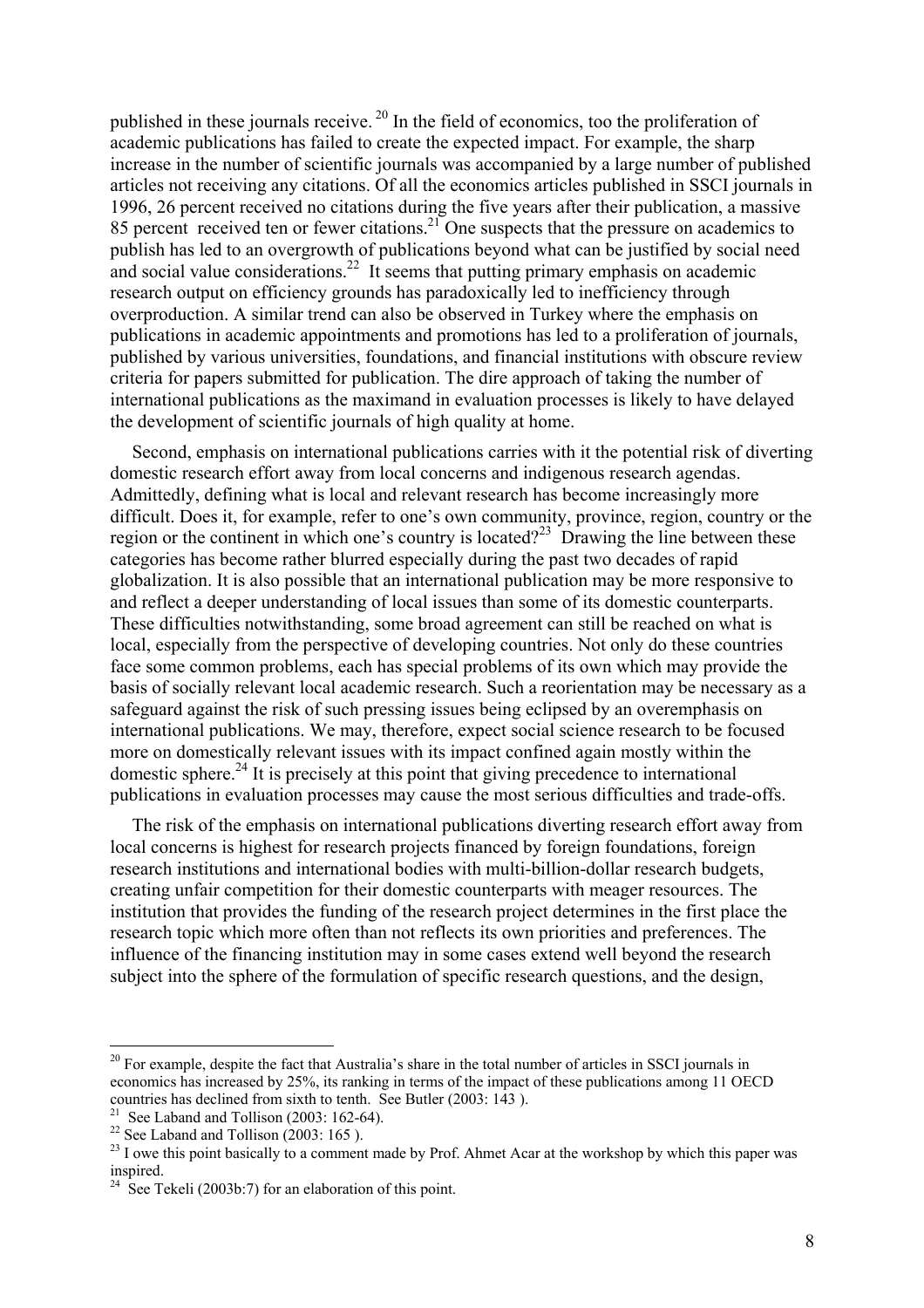methodology and content of the research project.<sup>25</sup> More seriously, the research project may even be designed to convey and even propagate the message of the donor to the domestic research and policy-making circles. In international projects involving a number of country case studies, individual studies bear a close resemblance with each other with the most significant novelty being the otherwise identical tables simply filled up with country-specific statistical information. Some positive spillovers from such research activity such as increased contact with researchers from other countries and generation of some new knowledge notwithstanding, one should not overlook the social costs involved.

International publications not involving foreign- financed projects are also associated with similar risks, albeit to a lesser extent. Although there are a large number of SSCI journals specializing in the problems of developing countries, some of which tackling problems primarily from the point of view of these countries, emphasis on publications in these journals may again divert domestic research agendas to the particular areas of interest of these journals. The amount of attention that developments in a particular country attracts in the international community such as the devastating earthquakes or the intermittent and deep economic crises that occurred in Turkey in recent years may increase the chances of publication in an international journal. In such cases, articles published in these journals may have a highly informative as opposed to an analytical content, with limited contributions to knowledge beyond what is already available domestically. The detailed treatment of certain aspects of the Turkish economic crisis which would be regarded as an indispensable part of a paper written in Turkish for a Turkish language journal would be regarded as unnecessary detail for the international audience.

A detailed examination of international publications by Turkish scholars is beyond the scope of this paper. However, one gets the impression that a good many of them consist history, economics, psychology, and sociology papers pertaining to Turkey<sup>26</sup>. In many cases they are also informative in nature. There is a remarkable lack of even comparative studies let alone those dealing with general issues of universal interest. Papers which are not simply informative fall in the sphere of applied research, testing, for example, a hypothesis tested elsewhere for the Turkish case. There is a striking lack of papers which can be regarded as truly path-breaking with original research questions and/or representing a methodological breakthrough. Under these circumstances it would be a gross error to rank an international publication more favorably than its domestic counterpart.

Another problem associated with relying on international publications as the main criterion for performance assessments arise from the restrictive stance of international journals not only in terms of research topics but also in the selection of appropriate methodology. For example, the penetration of quantitative techniques into the field of economics has taken place with such speed that it has been inundated with journals specializing in the use of such techniques, effectively barring papers with a political economy stance.

Emphasizing international publications may also increase the segmentation among social science practitioners, especially in developing countries. The emphasis on international

<sup>&</sup>lt;sup>25</sup> A more recent trend in this respect has been research institutions and foundations based in foreign countries and international organizations conducting joint research with a native scholar/institution. In many cases the role of the native counterpart is reduced to supplying information, arranging interviews, and conducting the research related to the country in question without much say in developing the main research questions and the analytical framework. This no doubt limits the amount of positive spillovers from such activity to the domestic academic community.

<sup>&</sup>lt;sup>26</sup> We have found that out of a total of 1023 papers published by Turkish scholars in SSCI journals during the 1990-99 period as given in Yurtsever et al (2001), a massive 33.7 percent had a word such as Turkey or Turkish in the title suggesting in some significant way connection with Turkey.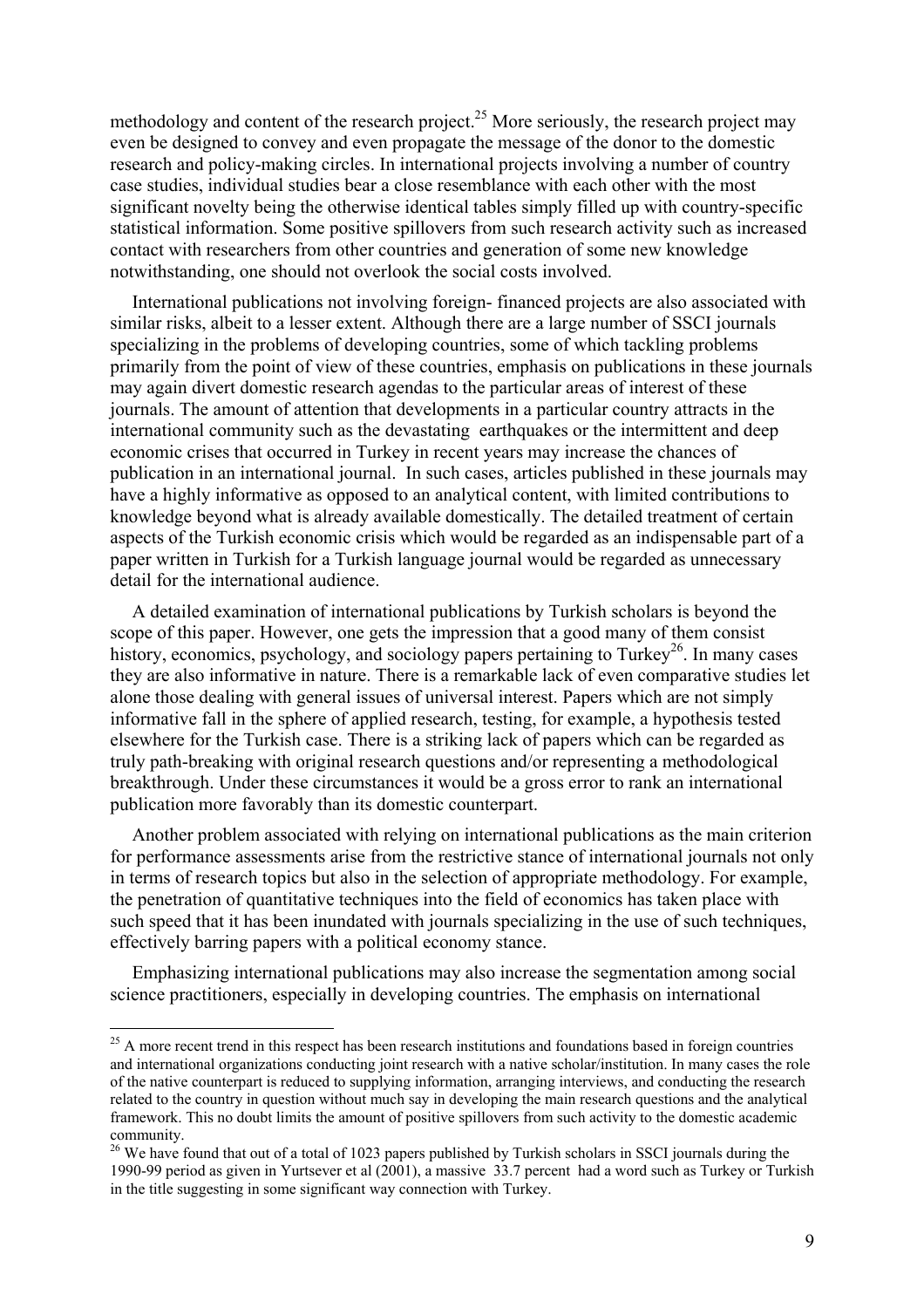publications in academic promotions and appointments has no doubt created an unfair advantage for universities with foreign language tuition and academics trained in foreign countries. Such an emphasis hinders effective communication between those who take their main point of reference as international publications such as the SSCI journals and those taking it as the journals published in the native language. In practice, this, apart from erecting formidable barriers of communication among academics of different higher education institutions, precludes the development of scientific terminology in the native language, further hinders the development of an effective academic community, and also creates fertile ground for brain drain.

To overcome the difficulties of relying solely on the number of publications, assessments have increasingly relied on the impact of an article as measured by the number of citations it receives in important international journals, usually the SSCI journals. This approach is also bedeviled by a number of difficulties. The accumulation of knowledge is a highly incremental process and identifying the actual source of a scientific contribution is particularly difficult in social sciences. There is always the risk of a reference being misaddressed to someone who simply recites it rather than the original contributor.<sup>27</sup> Simply counting the number of citations also fails to take account of the nature of citation and makes no distinction between references acknowledging the contribution of a previous paper in developing the analytical content of the paper from another reference simply citing the previous studies on the subject. Even when one accepts the number of citations as a yardstick for evaluations, the big differences among international journals in terms of their quality and impact which may also show considerable variation over time<sup>28</sup> are likely to present additional problems. The exclusion of citations in books from this metric is a major drawback.

#### *Other Difficulties*

Another difficulty in assessment arises from the fact that a uniform set of evaluation criteria may fail to come to grips with the intricacies of individual disciplines in social sciences. The Middle East Technical University for example has divided all disciplines into only three categories, basic sciences and engineering, architecture, and social and administrative sciences,  $29$  amalgamating thereby in the latter category fields as divers as political science, sociology, and economics under one broad heading. Likewise, subjecting all institutions of higher education to a uniform set of criteria would also be problematic as they differ considerably in terms of their date of establishment and the level of resources they command.

While emphasis on performance assessments may have some positive effects such as increasing the diligence and productivity of academic staff it involves serious trade-offs in a number of other spheres. The proliferation of different evaluation schemes in different countries during the past two decades, increased complexity and bureaucratization of evaluation schemes not to mention the considerable financial burden it has imposed on central

<sup>&</sup>lt;sup>27</sup> See Tekeli (2003b: 8) on this point. To support this view at an anecdotal level, my effort to trace the origins of an argument linking corporate profits to capital accumulation in the Korean context to early development thinking of the early 1950s has met with the remark by one of my doctoral students that the origins of the argument may go back to Schumpeter's idea of creative destruction.

<sup>&</sup>lt;sup>28</sup> For example, Brookings Economic Papers which was ranked 137th in 1998 among 161 journals in economics jumped to 3rd rank in 2000 on the basis of the impact factor of journals, defined as the ratio of the number of citations that articles published in a journal during a certain period to the number of articles. See Brauninger and Haucap (2003:176).

<sup>29</sup> See http://www.po.metu.edu.tr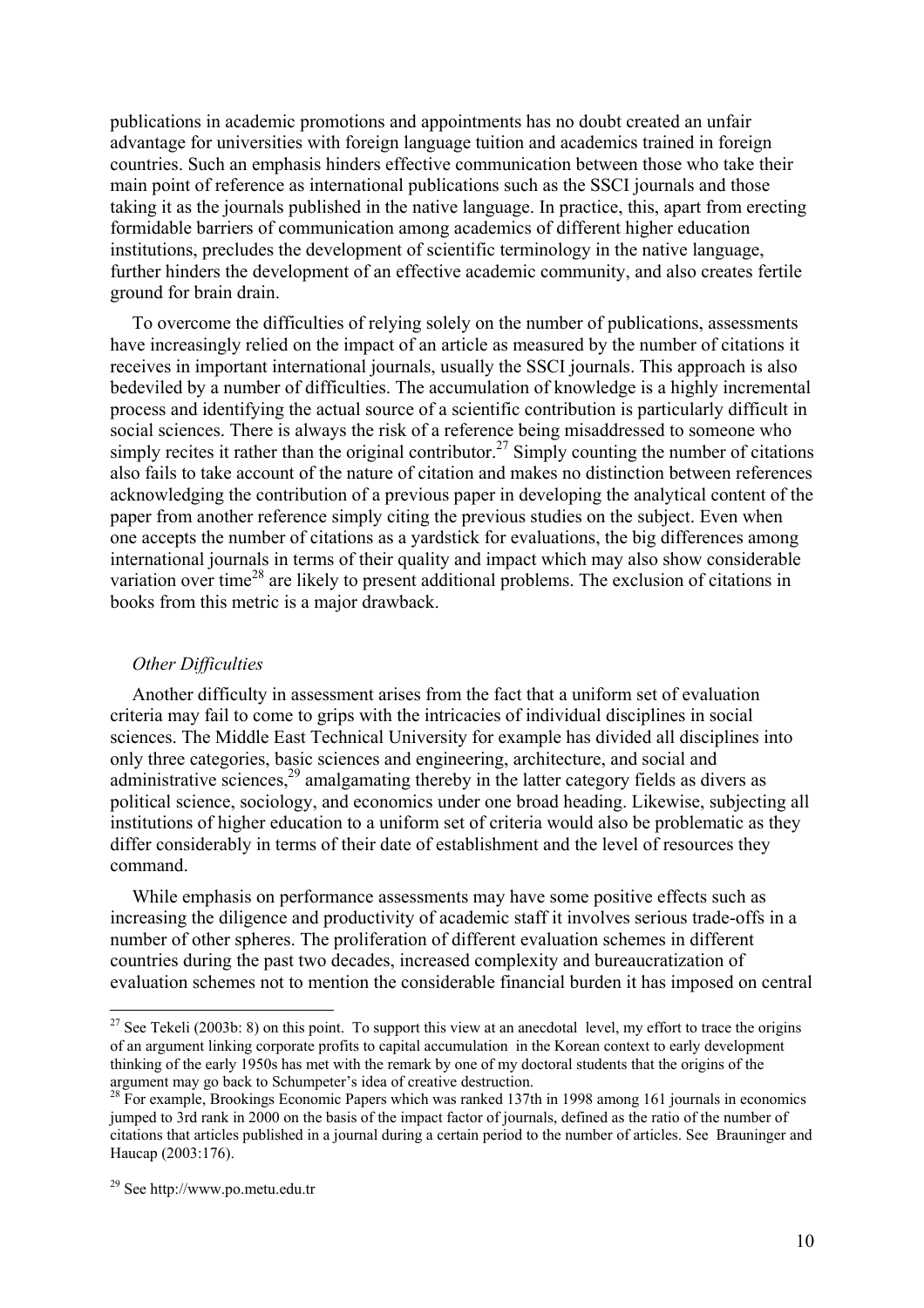governments.30 The incentive effects of performance assessments should be balanced against the demoralizing effects on those whose assessment results do not measure up to the standards of the department. This may lead to a sense of letting the team down or worse still to an environment of "rat race" where unproductive competition takes the place of fruitful cooperation which forms the basis of an efficient academic community. Moreover, expecting the same performance from all individuals and academic units may discourage the laggards which may be costly especially in developing countries where emphasis should also be on recruiting people to academic profession.

#### 4) WHAT IS TO BE DONE?- CONCLUDING REMARKS

The evaluation of performance in social sciences is not independent of the broader issue of the evolution of universities. What society demands from universities and how universities respond to those demands over time have inevitably affected the meaning attached to quality and even efficiency issues. Throughout the long period of evolution of universities during the past several centuries emphasis on education and research has preserved its role at central stage. In the long history of higher education, the emphasis on evaluation of performance using an increasingly complex array of criteria is a relatively recent issue going back only to the past two decades.

The current schemes of evaluation of performance in social sciences is bedeviled by a number of serious difficulties and trade-offs especially in developing countries which are trying to meet the formidable challenge of creating an academic basis rather than facing these problems from a position of strength as in developed countries with academic traditions going back several centuries. The common reaction of analysts facing qualitative factors has been to move towards indicators that are measurable. The overemphasis on the quantity of publications at the expense of quality has, however, resulted in a lot of the research output being unused. Such emphasis on numbers has not only failed to measure what we intend to measure but has also created important trade-offs, especially in the setting of developing countries. This presents a strong challenge to existing evaluation schemes and underlines the need for searching for alternative mechanisms.

From a developing country perspective, the main pillars of the new approach to the evaluation of performance in Turkey should consist of the following interrelated considerations.

First, education performance should along with research be a major component of the evaluation process which should recognize the close and mutually reinforcing interaction between these two activities at all levels of higher education. Text-book writing is at present perhaps the least rewarding of all evaluation criteria. The text books currently used in developing countries even when they are not in a foreign language do not in many cases go far beyond translating books published by international publishers into the local language without even bothering to introduce elements of the local context. As this factor has been instrumental in introducing a non-indigenous bias to education systems, there is an urgent need to encourage text-book writing from the perspective of the individual developing country. Although this is by no means an easy task, even the initial steps taken in this

<sup>&</sup>lt;sup>30</sup> It has been estimated that the cost of the British Research Assessment Exercise expends 10% of available research funding on the process. See http://repp.anu.edu.au/Linkage%20grant.htm.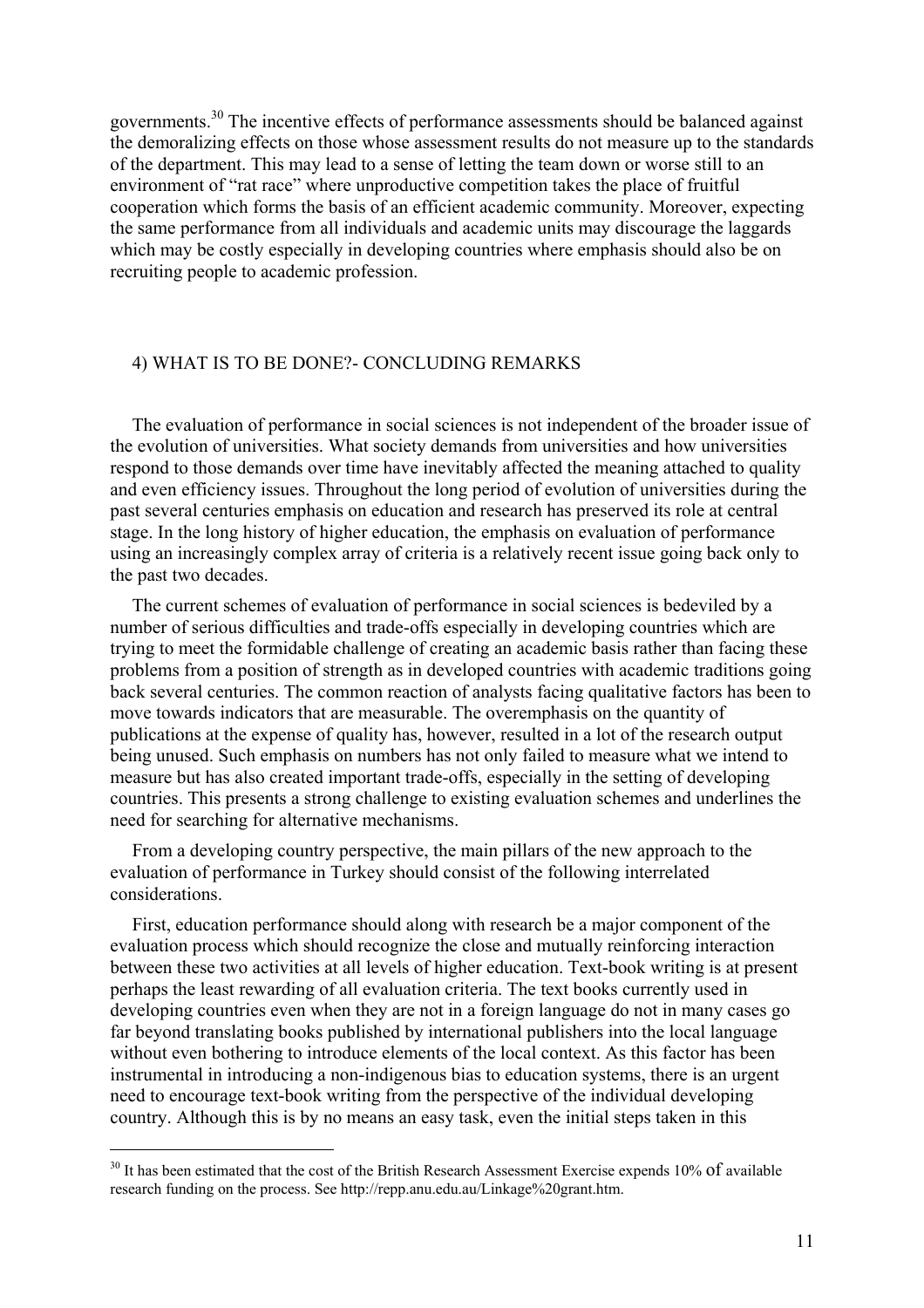direction will encourage domestic scholars to look at social phenomena in fresh light and will represent a significant improvement over the current practice of simply transferring information from developed countries without any major attempts at modification. It would therefore be appropriate to attach much more importance to text book writing in evaluation schemes, especially if it involves team effort. Emphasis on text book writing would contribute to the development of a native academic language as well as a more relevant and indigenous approach to social science research which would in the final analysis lead to the emergence of a viable academic community.

Second, a dynamic domestic academic community $31$  with close interaction among its members is what is lacking in most developing countries. In evaluation processes at all levels, but especially at the level of academic institutions much importance should be attached to this objective. On the basis of their success in developing such a community at the local and national levels individual developing countries can join the international academic community from a position of strength. To this end, there is an urgent need to establish a scheme encouraging the flow of scholars among different academic institutions over short periods. It is also necessary to integrate graduate students to academic life by increasing staff-student interaction through workshops, seminars, and conferences. To strengthen graduate programs, there is a need for universities in the same province or even region to increase their cooperation also by pooling their resources. Again to serve the objective of developing a domestic academic community it would be appropriate to have better dissemination of information among academics through the internet and publication of abstracts of papers and ongoing research.

The rapid growth in the number of universities in which tuition is in English should be checked and existing ones should be scrutinized with a view of confining this practice to several institutions at most. While accepting the importance of using course material written in foreign languages, one finds it totally absurd that students in these universities should learn subjects like say, the Turkish economy, Turkish economic history, and the Turkish legal system in a foreign language. What is even more absurd is the requirement by these universities that students should write their master's and doctoral theses in a foreign language.<sup>32</sup> The emergence of an academic community is important for yet another reason. The very existence of such a community will be instrumental in drawing the best minds to academic research and will automatically create pressure for increased research activity and may be instrumental in encouraging the laggards.

Third, the overemphasis on research output in appointments and promotions has led to the diversion of resources to spheres with questionable social relevance. As one observer has rightly pointed out "The fact *that* a scientist publishes, *how much* he publishes, and especially *where* he publishes, has become much more important than *what* he is publishing<sup>33</sup> Making social science research more relevant and increase its practical use should therefore be another major tenet of the new approach to evaluation in social sciences. The big challenge therefore is to carry this issue beyond the individual level pertaining to academic appointments and promotions into the social realm and channel research effort into socially more productive areas. This challenge is probably the strongest in the field of economics which has perhaps moved faster and deeper in the wrong direction than other social science disciplines. The deep penetration of highly mathematical and technical approaches has been instrumental in the erosion of much of its social content to such an extent that even the inclusion of economics

 $31$  See Tekeli (2003) on the importance of this issue.

<sup>&</sup>lt;sup>32</sup> As a partial solution to this problem, graduate theses in social sciences at the Middle East Technical University are now required to include an extensive summary in the Turkish language.

<sup>&</sup>lt;sup>33</sup> See Holub, Tappeiner and Eberharter (1991: 326) as cited in Laband and Tollison (2003: 161).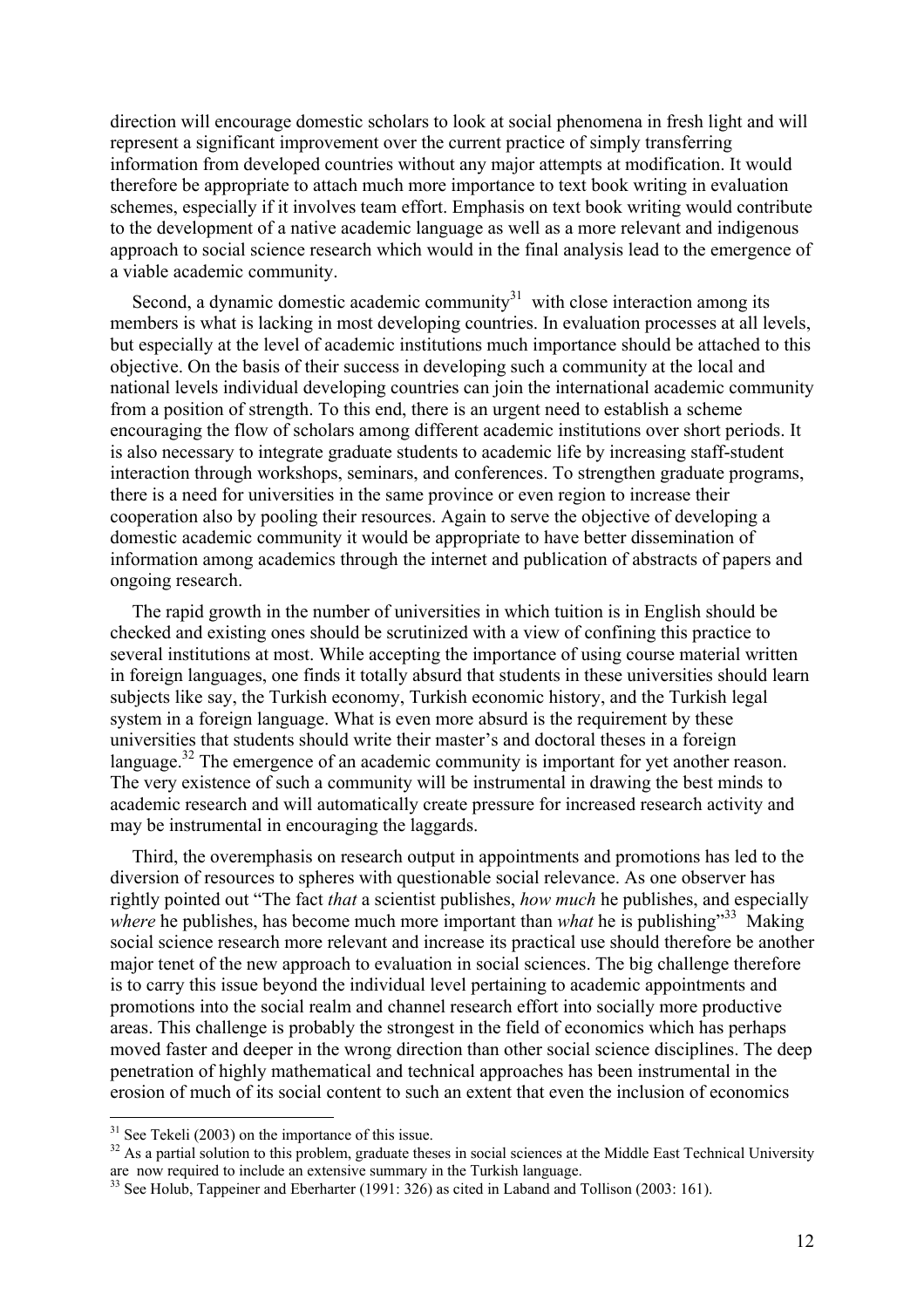within the social sciences has become questionable. On the other hand, economics is well placed to bring fresh thinking into this area not least because efficient allocation of resources and social cost benefit analysis are subjects that fall well within its domain.

Evaluation schemes should attach much more weight than at present to socially relevant education and research activity with a problem-solving focus. In the sphere of education, contributions towards making existing curricula more relevant to societal requirements and developing new courses with this objective in mind should be given increased weight in the evaluation of both institutions and individuals. On the research front too, there is an urgent need for reorientation of research activity to socially more relevant issues. For example, at a time of deep economic crisis in Turkey in recent years which was accompanied by a severe recession, galloping inflation, increasing unemployment and poverty, Turkish economic research activity was still geared to an obscure emphasis on international publications *per se*. The fact that only a very few of these publications were addressed to these pressing socioeconomic problems remains an unresolved paradox of existing evaluation schemes. As a natural outcome of this lopsided incentive scheme, the initiative in directing the future course of the economy and drawing up its research agenda was to a large extent captured by international financial institutions and their specialists whose academic background and expertise in general lagged considerably behind some of their Turkish counterparts.

The emphasis on socially relevant research and domestic publications should not, however, mean a totally inward orientation in academic activity. Instead, the objective here is to redress the bias of existing evaluation schemes against indigenous research and publication efforts directed at indigenous problems. An important step in this direction would be to encourage comparative interdisciplinary research related to say, Turkey and another developing country which would broaden the scope of researchers, provide useful spillovers for their research capabilities, and improve the quality of their research. Comparative studies of this type would no doubt be a better and safer way of joining the international academic community which, as it stands, exhibits one way traffic-from developed to developing countries.

One should recognize, however, that defining what is relevant may be problematic especially in undemocratic developing economy contexts where this objective may fall victim to powerful interest groups, pulling domestic research agendas into conservatism. As a safeguard against this, a broader participation may be sought at various stages of research activity. A useful approach in this respect would be to increase the interaction between the various social groups, non-governmental organizations, and public administrators who are more familiar with the problem that needs to be solved and the academics at each stage of the research process. Research projects aimed at solving deep-seated socio-economic problems, engaging the considerable research potential that exists in the research departments of various public institutions as well as universities, and increasing the cooperation between different academic disciplines should be given priority. Apart from increasing the relevance of social science research, this approach may also contribute to the development of the domestic scientific community by increasing the interaction among scattered research groupings and increase their problem-solving ability.

It is encouraging to observe some signs of success in Turkey in all the three spheres identified above. For example, performance in education is included, albeit with much less weight than publications, especially international publications, amongst the end -of- year assessments of the performance of academic staff at the Middle East Technical University.<sup>34</sup>

<sup>&</sup>lt;sup>34</sup> A foundation closely associated with the Middle East Technical University offers a small number of awards each year for excellence in teaching. Awards are based on student evaluations for individual courses at the end of each semester.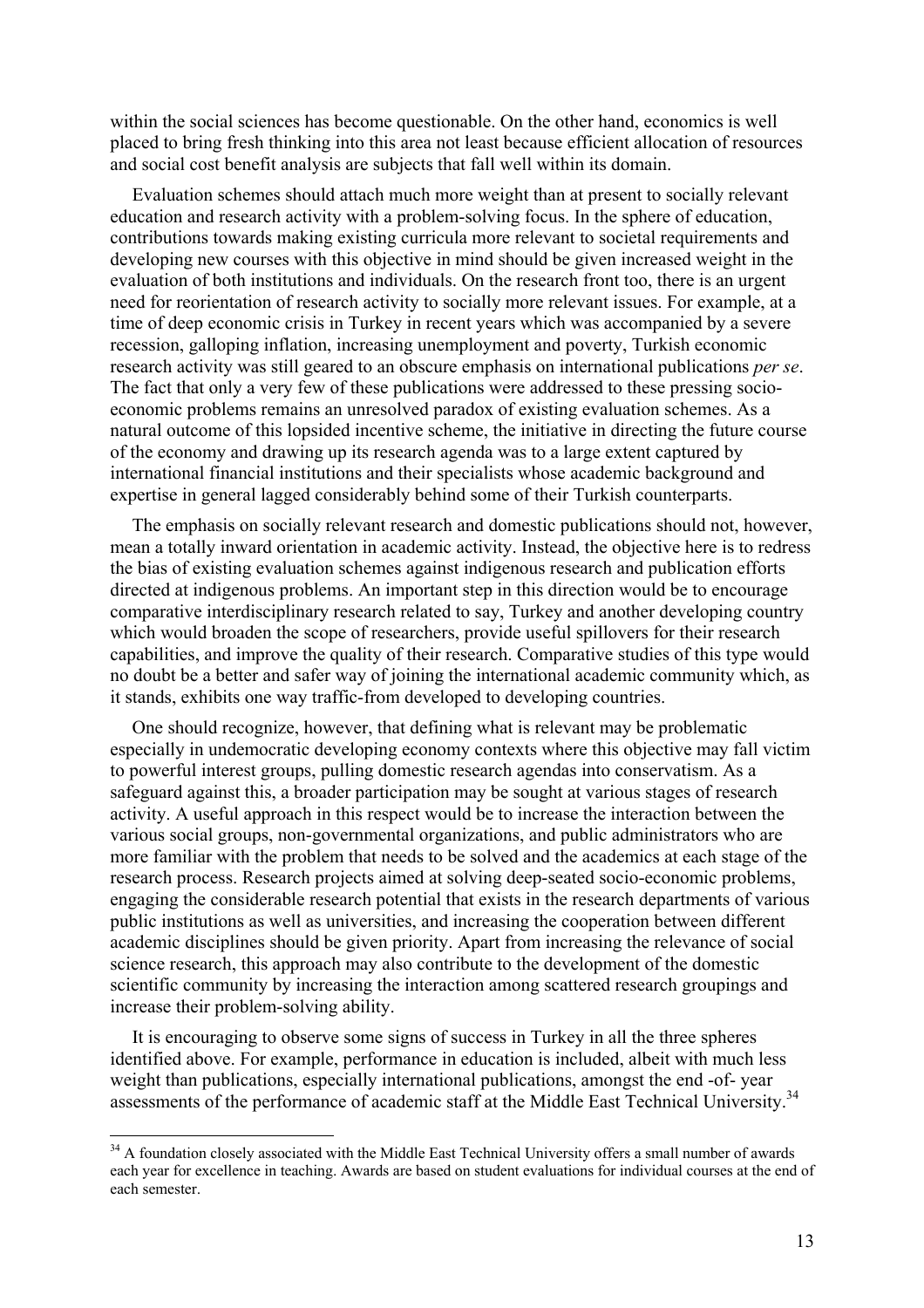One of the must prestigious social science journals in Turkey, the METU Studies in Development, covered by some international indexes, is bilingual, publishing articles in both Turkish and English. Such intermediate categories may no doubt go some way towards bridging the gap between the purely local and international. The Higher Education Council of Turkey has recently started a program in which junior academic staff of universities in the periphery carries out their doctoral studies at more established universities and return to their previous universities upon completion of their studies. In the same vein, the Turkish Academy of Sciences started in 1996 a scholarship program in social sciences in which graduate students begin their studies in Turkey but are given scholarships to pursue their studies abroad for a period of up to eighteen months at the end of which they return back to Turkey to complete their studies. The selected programs at various universities are also given pecuniary support for each of their graduate students obtaining scholarships from this program to strengthen their own graduate programs.<sup>35</sup> This scheme can be regarded as efficient importsubstitution to coin a phrase from economics, with such obvious benefits as giving the students experience in an international setting without separating them totally from the local setting and by requiring them to return to their home country, acting as an effective stopgap against brain drain.

While these are welcome steps in the right direction much more needs to be done to cope with the difficulties and trade-offs emanating from the current system of evaluation and make sufficient progress in the three spheres identified above. The evaluation of performance in social sciences is not simply a technical matter. It involves an exercise beyond quantitative analysis in the realm of a much thornier field, involving the measurement of quality. As one observer has perceptively argued, "the concept of quality is multidimensional. It is not at all obvious how to add up dimensions as scientific quality, productivity, scientific relevance, societal relevance and so on in one mark."<sup>36</sup>

While accepting that research is a fundamental objective of universities that needs to be encouraged through appropriate incentives, we have demonstrated that the current practice of evaluation is problematic in a number of key spheres, especially in the context of developing countries. The latter call for a major rethinking and radical reform of the existing system of performance evaluation in Turkey. Before considering the question of what is to be done, it is perhaps pertinent to start with a much easier question of what should not be done. The first major step to be taken in this direction should be to concede that, despite some of its advantages the tendency to use international publications as the main anchor in performance evaluations has gone too far. There is an urgent need to remove international publications as a precondition for academic appointments and promotions and conduct the evaluation process at all levels independently of whether the research findings are published at home or abroad. Another measure aimed at reforming the existing system would be to evaluate performance on the basis of multiple criteria. Rather than simply counting the number of SSCI publications, a more flexible system can be designed giving a bigger weight to publications which have received a large number of citations. If international publications are to be emphasized, this should be done on a more selective basis, with theoretical contributions and comparative and multidisciplinary studies, for example given much higher weight than others. A precondition of increasing the relative importance of domestic publications in this way is that books and articles published domestically should be subject to objective and strict refereeing. Another step in the same direction should be to develop a comprehensive citation index for domestic publications and incorporate citations in it along with SSCI citations in

<sup>&</sup>lt;sup>35</sup> See <u>http://www.tuba.gov.tr</u> for details of this program.<br><sup>36</sup> See Hansen (1998: 73).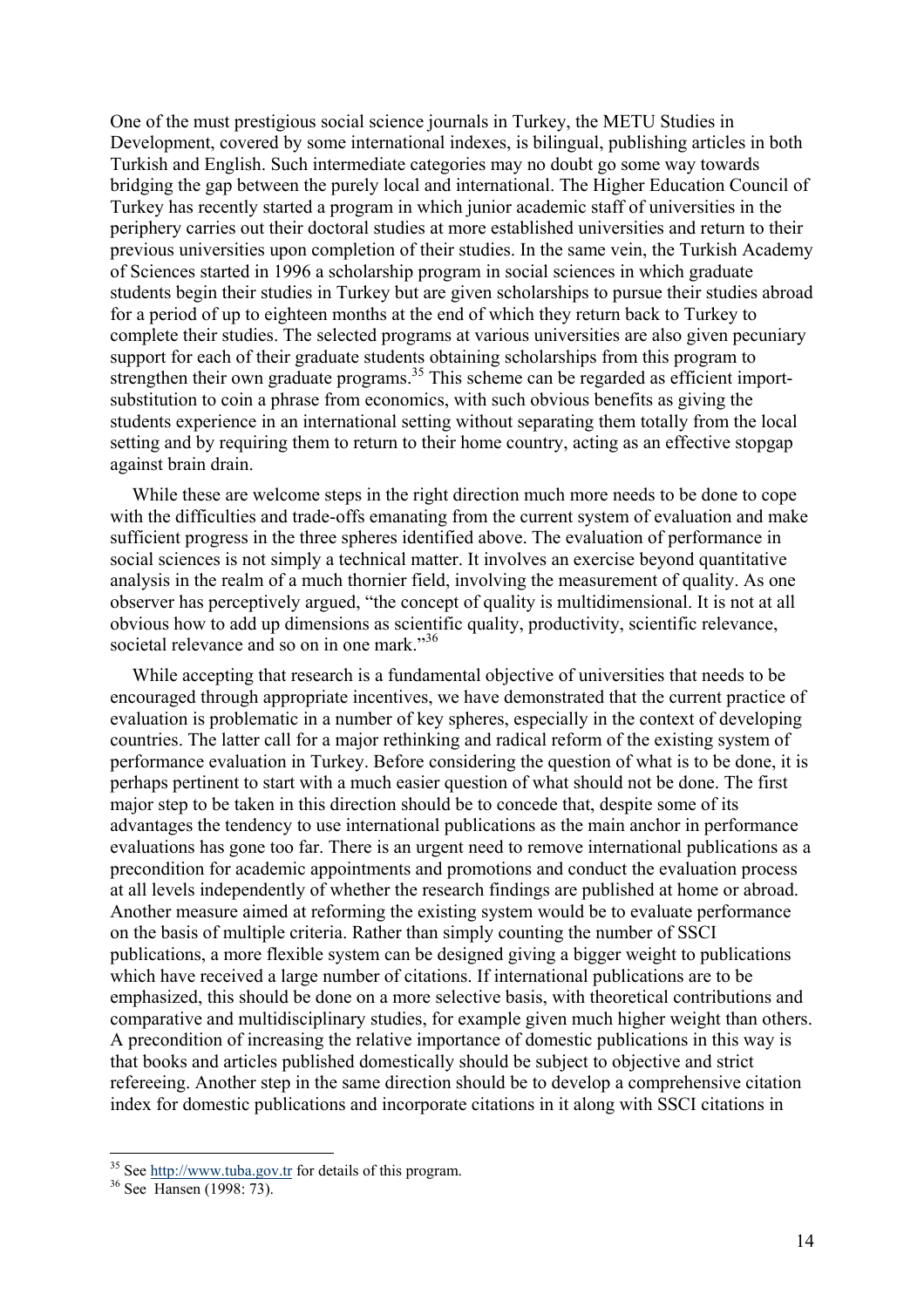measuring impact. Similarly, international accreditation institutions should incorporate domestic publications into their evaluation criteria.

At the institutional level, the quality of research facilities that an academic unit can utilize, in particular the library not only in terms of the sheer size of its collection but also in the frequency with which the collection is updated, and the amount of resources devoted to subscription to academic journals can be included among important assessment criteria. Likewise, the number of research students and how well they are integrated to academic life in that unit should be taken into consideration. A criterion in this respect would be the level of cooperation in research and teaching among members of the same department, with members of other departments and even other universities at home and abroad. Assessments at the institutional level through self-assessments and/or by an external body<sup>37</sup> will also impose automatic pressure on individual researchers to improve their performance. Self-evaluations of academic units which are used in some countries such as the Netherlands as part of the evaluation process should perhaps be extended to the individual scholar, involving selfassessment over a certain period. Such information which may be conveyed through a short report will no doubt provide the assessors with some useful information about the obstacles faced by the slow performer which may extend well beyond the personal level to the level of the institution and indeed the whole academic community.

To improve the existing system of academic promotions, jury membership duties should be restricted to a maximum of three candidates per year, jury members and candidates should not be affiliated with the same academic institution, and evaluation should be based primarily on the three major publications as identified by the candidate. Reports of jury members should be written in the format of a book review or review article and should be published by the Association of Universities at the end of each round of assessments. Although this may be a further impingement on assessor time, there are important potential benefits by way of improving the quality of assessments. This would also increase the flow of information among members of the academic community and have other important spillover effects such as providing the candidates with expert opinion. The latter would be particularly beneficial as writing of book reviews, survey articles, and review articles which are an integral part of the process of implicit peer assessments in other countries are not much in vogue in Turkey.

The proponents of the existing evaluation schemes in Turkey based on research and publication performance should recognize the fact that there is an on-going debate on this issue in almost all the countries implementing them and consider the emerging criticisms with less self-righteousness. At the next step, they should consider the possible advantages of an alternative mechanism aimed at closer interaction between education and research, with emphasis on the development of a viable domestic academic community sensitive to domestic socio-economic issues over the current practice based heavily on the number of international publications.

 $37$  Rules and regulations which came into force in January 2003 with the aim of increasing quality of education and research in higher education envisage the internal evaluation of programs acording to centrally determined set of quidelines, putting particular emphasis on participation and transparency at all levels of the evaluation process. The Academic Evaluation and Control of Quality Committee set up for this purpose is assigned the task of oversseeing the internal review process of individual universities against the background of quality and efficiency objectives. See http://www.yok.gov.tr/uak/yonetmelikler/kalitekontrol.html for details. It is early days to say whether this will develop into an effective evaluation process.